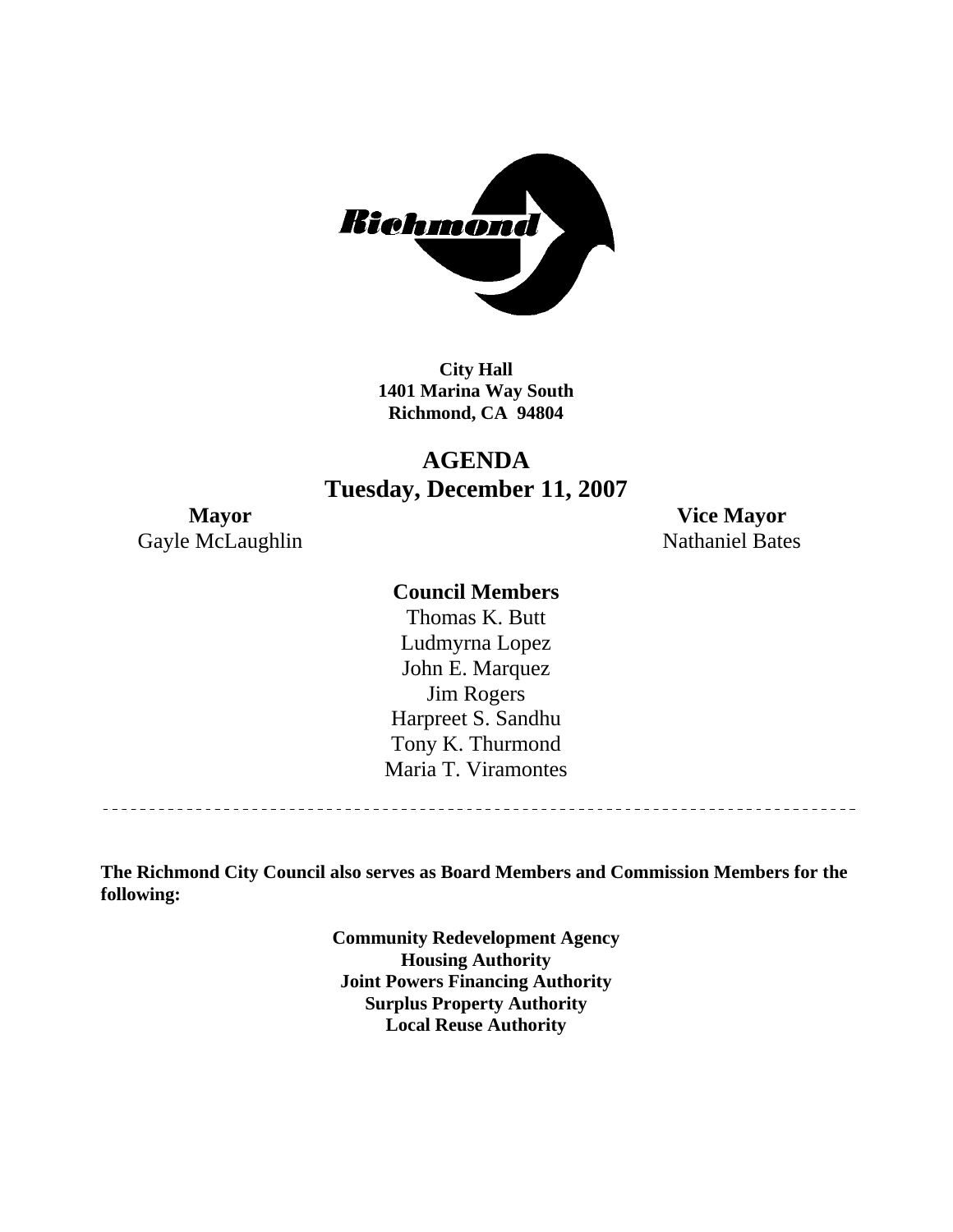# **MEETING PROCEDURES**

The City of Richmond encourages community participation at its City Council meetings and has established procedures that are intended to accommodate public input in a timely and time-sensitive way. As a courtesy to all members of the public who wish to participate in City Council meetings, please observe the following procedures:

**PUBLIC COMMENT ON AGENDA ITEMS:** Anyone who desires to address the City Council on items appearing on the agenda must complete and file a pink speaker's card with the City Clerk **prior** to the City Council's consideration of the item. Once the City Clerk has announced the item and discussion has commenced, no person shall be permitted to speak on the item other than those persons who have submitted their names to the City Clerk. Your name will be called when the item is announced for discussion. **Each speaker will be allowed TWO (2) MINUTES to address the City Council on NON-PUBLIC HEARING items listed on the agenda.** 

**OPEN FORUM FOR PUBLIC COMMENT:** Individuals who would like to address the City Council on matters not listed on the agenda or on **Presentations, Proclamations and Commendations, Report from the City Attorney, or Reports of Officers** may do so under Open Forum. All speakers must complete and file a pink speaker's card with the City Clerk **prior** to the commencement of Open Forum. **The amount of time allotted to individual speakers shall be determined based on the number of persons requesting to speak during this item. The time allocation for each speaker will be as follows: 15 or fewer speakers, a maximum of 2 minutes; 16 to 24 speakers, a maximum of 1 and one-half minutes; and 25 or more speakers, a maximum of 1 minute.** 

#### **SPEAKERS ARE REQUESTED TO OCCUPY THE RESERVED SEATS IN THE FRONT ROW BEHIND THE SPEAKER'S PODIUM AS THEIR NAME IS ANNOUNCED BY THE CITY CLERK.**

**CONSENT CALENDAR:** Consent Calendar items are considered routine and will be enacted, approved or adopted by one motion unless a request for removal for discussion or explanation is received from the audience or the City Council. A member of the audience requesting to remove an item from the Consent Calendar must complete and file a speaker's card with the City Clerk **prior to the City Council's consideration of Item C, Agenda Review.** An item removed from the Consent Calendar may be placed anywhere on the agenda following the City Council's agenda review.

*The City Council's adopted Rules of Procedure recognize that debate on policy is healthy; debate on personalities is not. The Chairperson has the right and obligation to cut off discussion that is too personal, too loud, or too crude.* 

**\*\*\*\*\*\*\*\*\*\*\*\*\*\*\*\*\*\*\*\*\*\*\*\*\*\*\*\*\*\*\*\*\*\*\*\*\*\*\*\*\*\*\*\*\*\*\*\*\*\*\*\*\*\*\*\*\*\***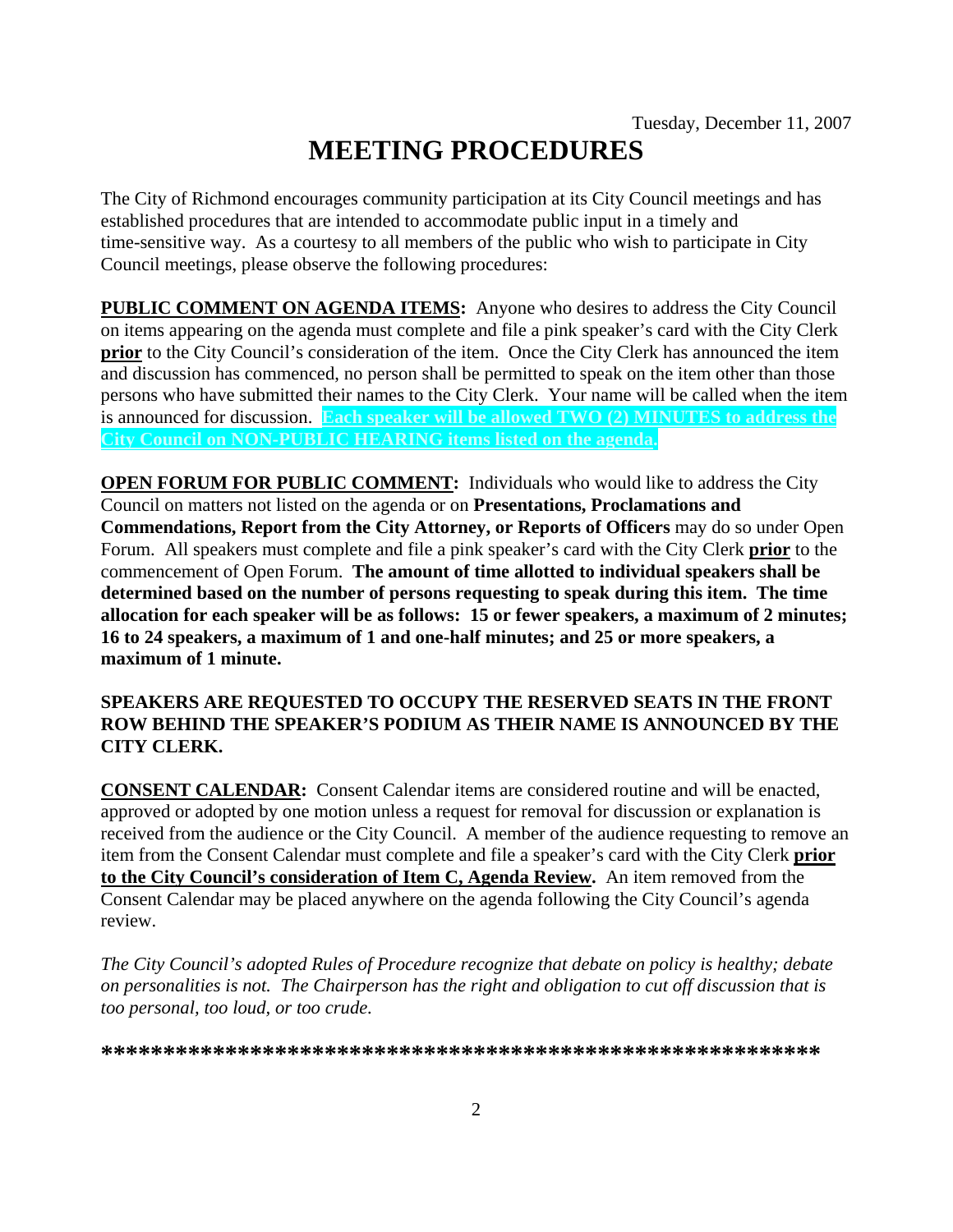Tuesday, December 11, 2007

# **Evening Open Session**

5:00 p.m.

#### **A. ROLL CALL**

#### **B. PUBLIC COMMENT**

#### **C. ADJOURN TO CLOSED SESSION**

#### **Closed Session**

Shimada Room of City Hall

#### **A. CITY COUNCIL**

 **A-1.** PUBLIC EMPLOYEE APPOINTMENT (Government Code Section 54957.6)

City Attorney

 **A-2.** CONFERENCE WITH LEGAL COUNSEL - ANTICIPATED LITIGATION Initiation of litigation pursuant to Subdivision (c) of Section 54956.9

One Case

#### **B. REDEVELOPMENT AGENCY**

 **B-1.** Real Property Negotiations (Government Code Section 54956.8) Property: 1221 Macdonald Avenue Negotiating Parties: Steve Duran, Richmond Community Redevelopment Agency, Gregory R. Hurwich and Barbara J. Hurwich Under Negotiation: Price and Terms

# **Richmond Community Redevelopment Agency**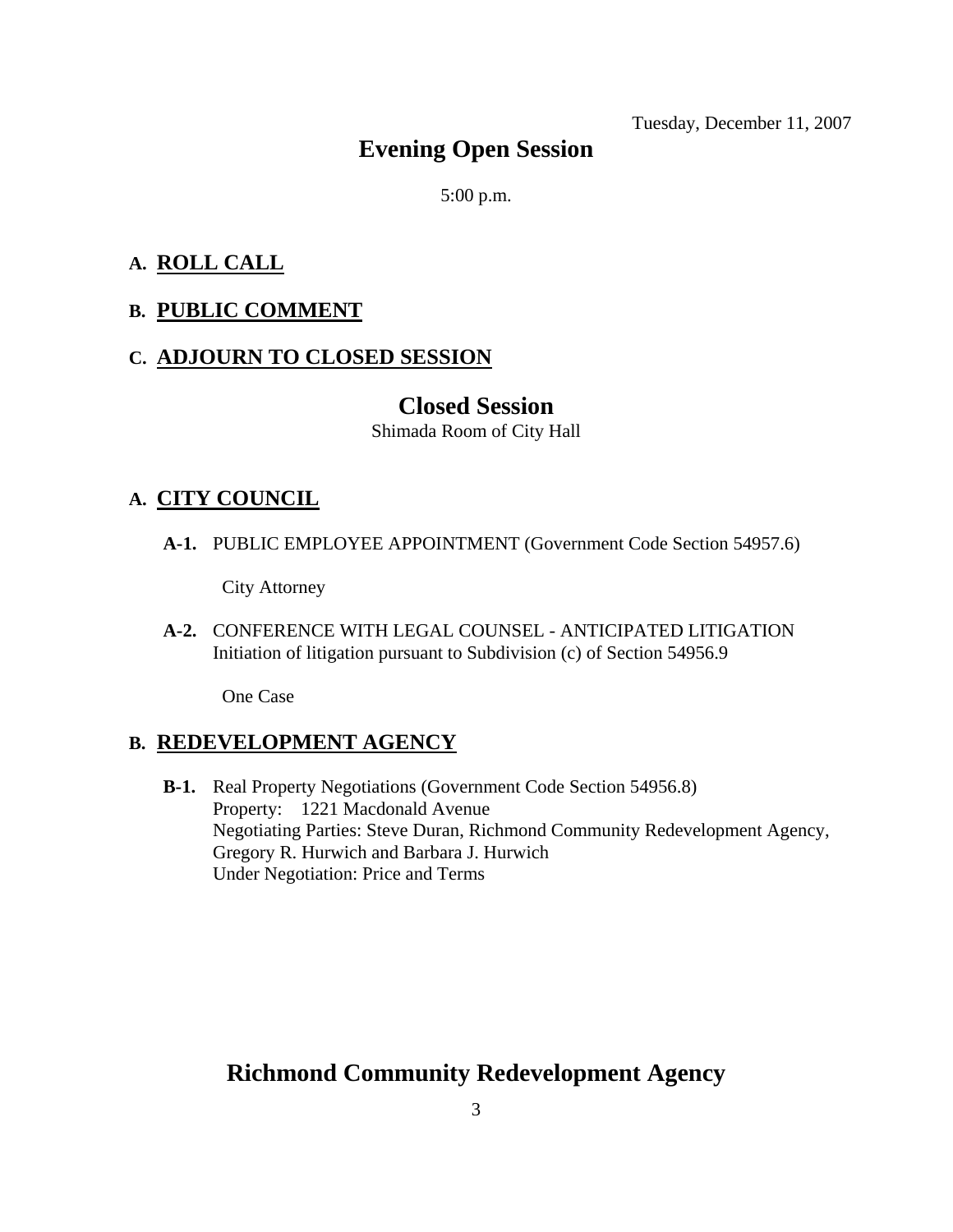6:00 p.m.

## **A. ROLL CALL**

# **B. STATEMENT OF CONFLICT OF INTEREST**

## **C. CONSENT CALENDAR**

- **C-1.** ADOPT A RESOLUTION to assemble and develop several parcels by a single master developer for the I-80 Shopping Center pursuant to the Agency's Business Tenant Preference and Owner Participation Guidelines -Richmond Community Redevelopment Agency (Steve Duran 307-8140).
- **C-2.** APPROVE minutes of the Evening Open Session held on December 4, 2007 City Clerk's Office (Diane Holmes 620-6513).

# **D. OPEN FORUM FOR PUBLIC COMMENT**

# **E. ADJOURNMENT**

**\*\*\*\*\*\*\*\*\*\*\*\*\*\*\*\*\*\*\*\*\*\*\*\*\*\*\*\*\*\*\*\*\*\*\*\*\*\*\*\*\*\*\*\*\*\*\*\*\*\*\*\*\*\*\*\*\*\*\*\*** 

# **Joint Meeting of Housing Authority/Richmond Community Redevelopment Agency/City Council**

6:10 p.m.

# **A. ROLL CALL**

# **B. STATEMENT OF CONFLICT OF INTEREST**

# **C. CONSENT CALENDAR**

 **C-1.** ADOPT - resolutions authorizing the Housing Authority Executive Director to execute a 2007 Amendment to the Master Development Agreement and all other evidentiaries including but not limited to a Phase II Mixed Finance Amendment, an Omnibus Amendment for Phase I and II, and an Amendment to the Easter Hill Revitalization Plan, all subject to final approval by HUD. Additionally, authorize the Executive Director to accept a lot reconveyance of land previously owned by the Authority and grant an easement to the Rental Housing Partnership for signage and landscaping subject to the terms of the Ground Lease executed for the project. - Housing Authority (Tim Jones 621-1310).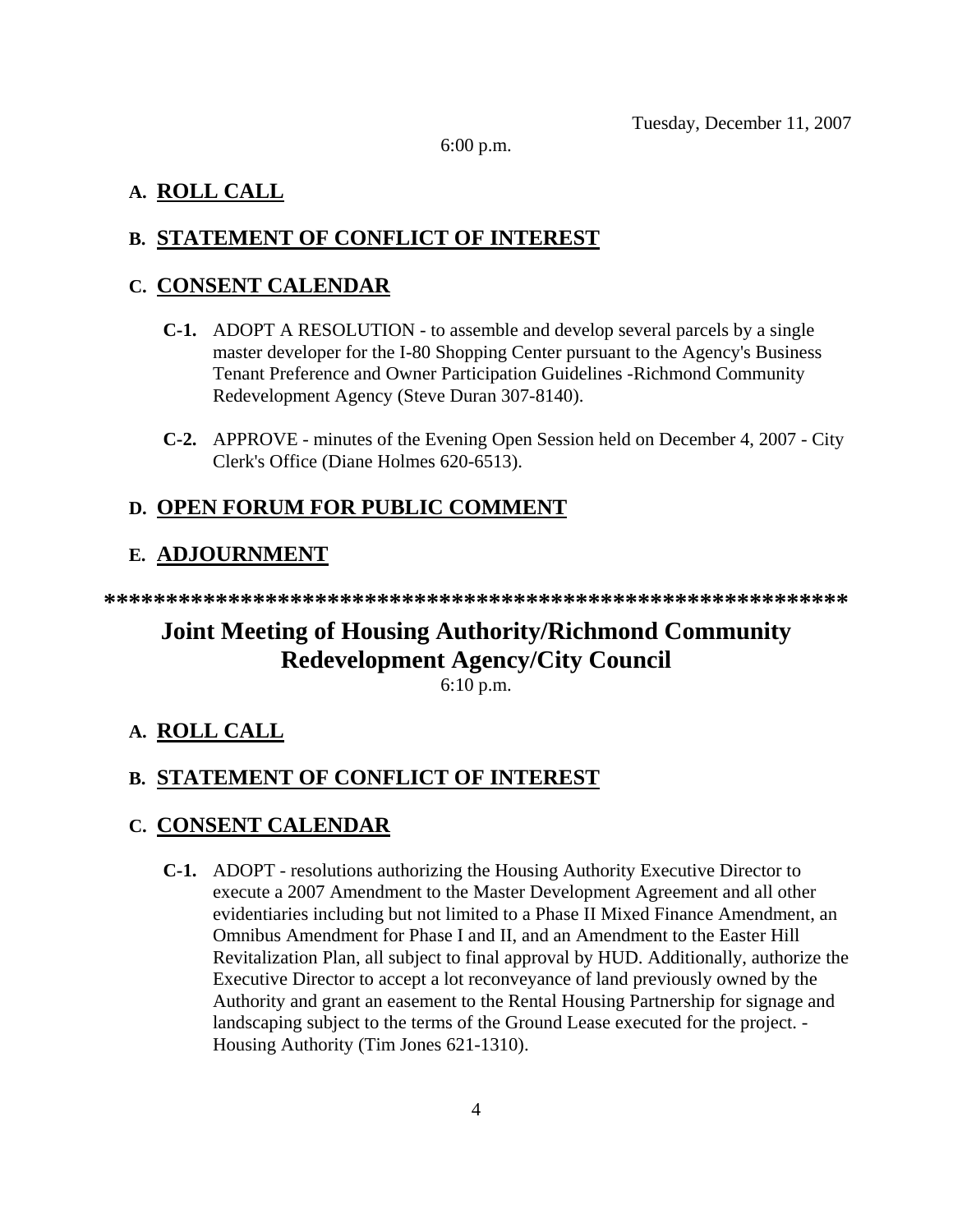Tuesday, December 11, 2007

# **D. OPEN FORUM FOR PUBLIC COMMENT**

#### **E. ADJOURNMENT**

**\*\*\*\*\*\*\*\*\*\*\*\*\*\*\*\*\*\*\*\*\*\*\*\*\*\*\*\*\*\*\*\*\*\*\*\*\*\*\*\*\*\*\*\*\*\*\*\*\*\*\*\*\*\*\*\*\*\*\*\*** 

# **Special Joint Meeting of the Richmond Community Redevelopment Agency/City Council**

6:15 p.m.

#### **A. ROLL CALL**

#### **B. STATEMENT OF CONFLICT OF INTEREST**

#### **C. CONSENT CALENDAR**

 **C-1.** ADOPT A JOINT RESOLUTION - approving a Memorandum of Understanding ("MOU") between the City Attorney's Office and the Richmond Community Redevelopment Agency in the amount of \$75,000 to fund legal services for the purpose of prosecuting blight abatement cases for Fiscal Year 2007-2008 throughout all the redevelopment project areas - Richmond Community Redevelopment Agency/City Attorney's Office (Steve Duran 307-8140/Louise Renne 620-6509)

#### **D. ADJOURNMENT**

**\*\*\*\*\*\*\*\*\*\*\*\*\*\*\*\*\*\*\*\*\*\*\*\*\*\*\*\*\*\*\*\*\*\*\*\*\*\*\*\*\*\*\*\*\*\*\*\*\*\*\*\*\*\*\*\*\*\*** 

# **CITY COUNCIL**

7:00 p.m.

#### **A. ROLL CALL**

#### **B. STATEMENT OF CONFLICT OF INTEREST**

#### **C. AGENDA REVIEW**

#### **D. REPORT FROM THE CITY ATTORNEY OF FINAL DECISIONS**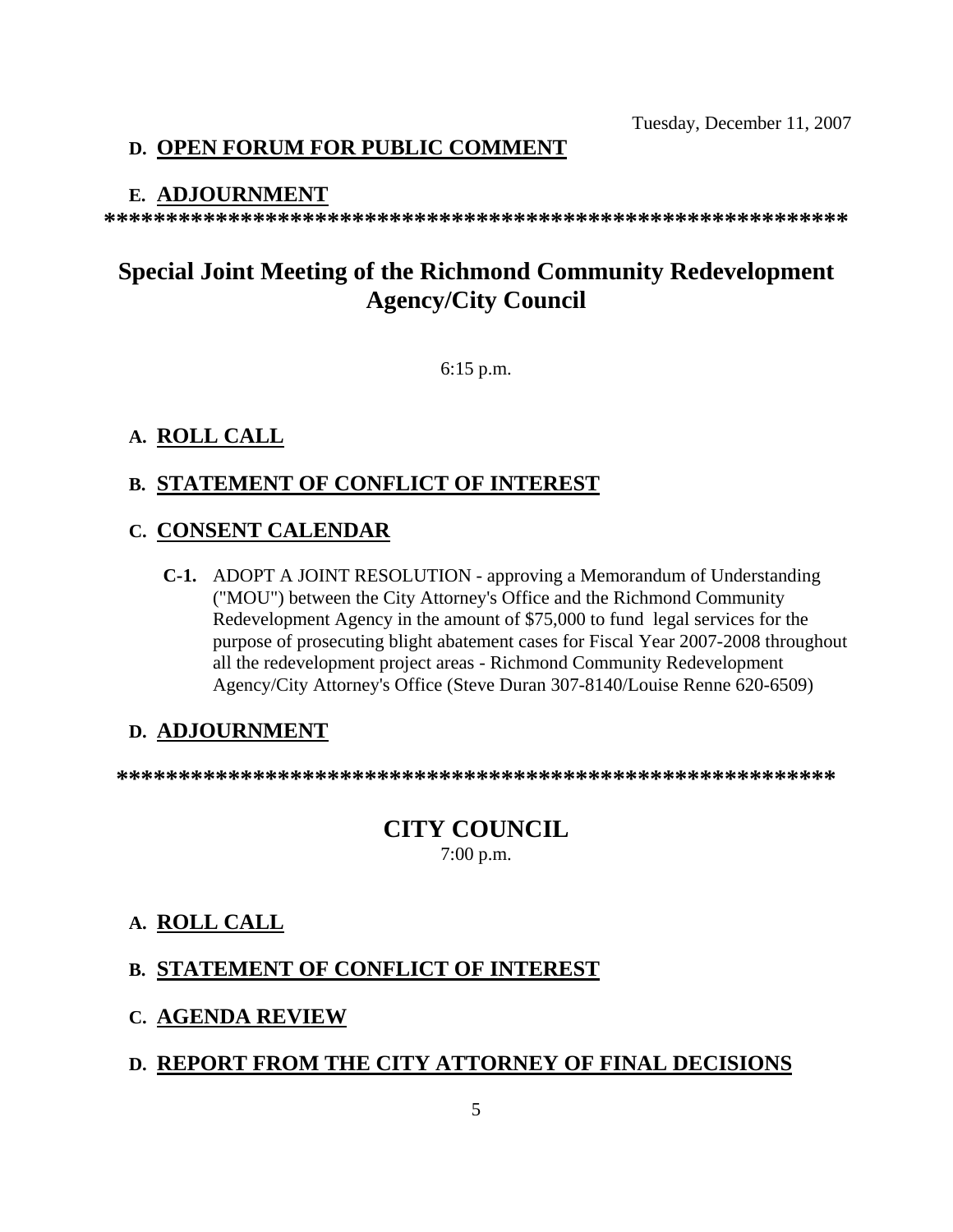#### Tuesday, December 11, 2007 **MADE AND NON-CONFIDENTIAL DISCUSSIONS HELD DURING CLOSED SESSION**

#### **E. PRESENTATIONS, PROCLAMATIONS, AND COMMENDATIONS**

- **E-1.** Proclamation Congratulating Bertha Romo on her designation as the first annual Richmond High School Student Principal of the Year - Mayor McLaughlin and Councilmember Marquez (620-6503/620-6581).
- **E-2.** Presentation of a Certificate of Recognition to Eddie Hart, Olympic Gold Medalist Councilmember Marquez (620-6581).

#### **F. OPEN FORUM FOR PUBLIC COMMENT**

#### **G. CONSENT CALENDAR**

- **G-1.** Direct Staff and Applicant to acquire all property and other rights necessary for Toll Brothers to comply with Condition 3 of the Point Richmond Shores Design Review Permit as soon as possible, and if such rights are not acquired by March 5, 2008 to return to the Council at the next regularly scheduled Council meeting for status update – Planning Department (Richard Mitchell 620-6706).
- **G-2.** APPROVE a sole source purchase of 800 MHz Public Safety radio equipment from Dailey-Wells, the original equipment manufacturer, in an amount not to exceed \$473,359.27. (The Finance Committee reviewed this item at its meeting of December 3rd, 2007 and recommends City Council approval.) - Police Department (Chief Chris Magnus 620-6655).
- **G-3.** Approve a revision to the FY 2007-08 Investment Policy to change an incorrect reference to a State of California Government Code section, revising the code section reference from 53601(1) to 53601 (L). - Finance Department (James Goins 620-6946).
- **G-4.** APPROVE the Master Fee Schedule in accordance with Chapters 2.34.040 and 13.25.020 of the Richmond Municipal Code - Finance Department (James Goins 620-6946).
- **G-5.** ADOPT A RESOLUTION to accept an easement for sanitary sewer, storm drain, and bike path purposes over portions of the property owned by Target Corporation, located south of Macdonald Avenue between 41st Street and the I-80 freeway - Engineering (Rich Davidson 307-8105).
- **G-6.** APPROVE a contract with Psomas Dodson in an amount not to exceed \$300,000 to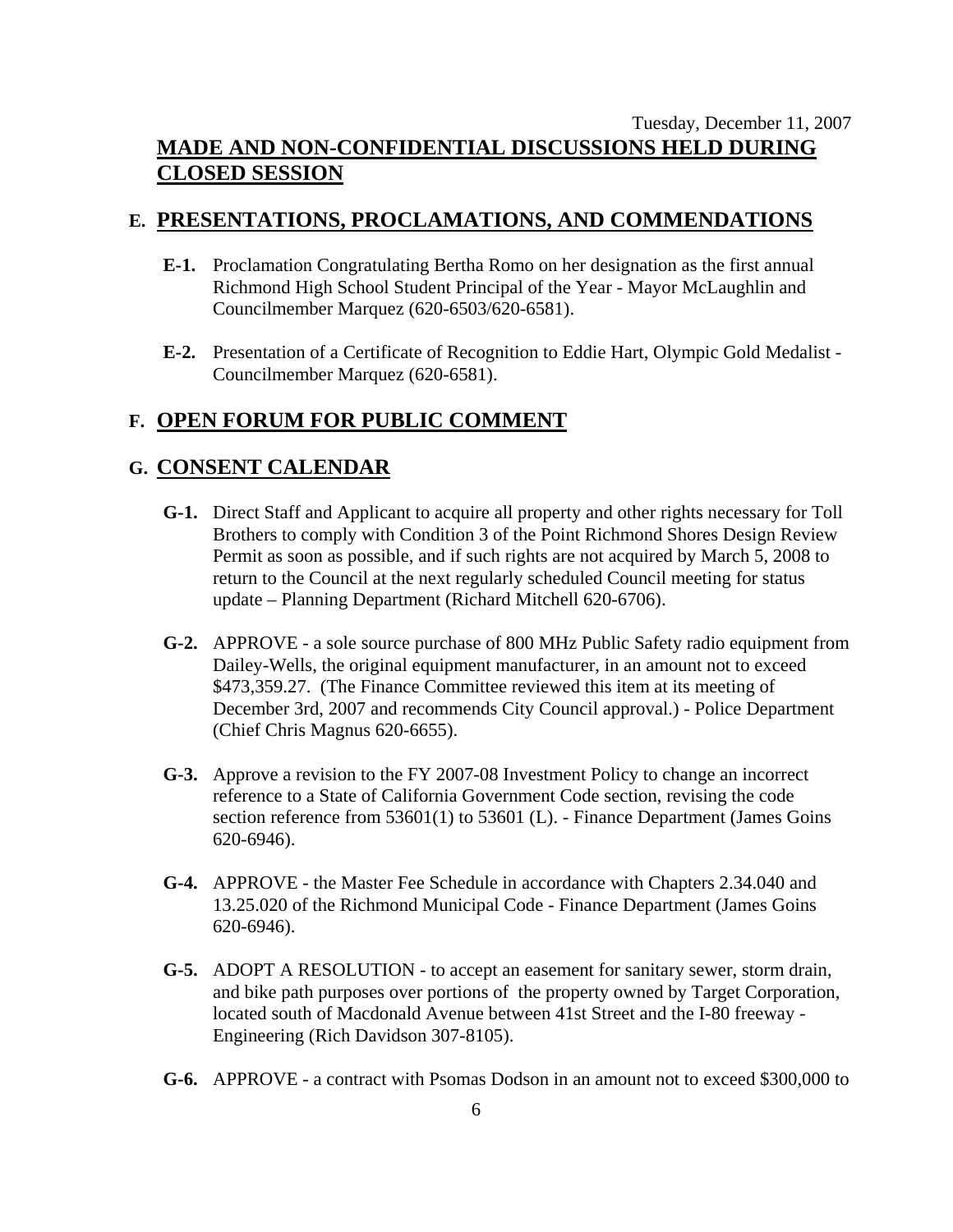Tuesday, December 11, 2007 assist the City in implementing tasks related to the Stormwater Scope Study. - Engineering (Rich Davidson 307-8105).

- **G-7.** APPROVE a contract between the City and outside counsel Shute Mihaly & Weinberger LLP, for the continued representation of the City of Richmond, City Council, and City Clerk in the matter entitled Barra vs. City of Richmond. This contract amount is \$250,000, and the term is from November 10, 2007, through June 30, 2008 - City Attorney's Office (Louise Renne 620-6509).
- **G-8.** ADOPT AN ORDINANCE amending Richmond Municipal Code Sections 9.20.150 and 9.20.155 to increase the solid waste collection rates to reflect a 3.29% change in the Consumer Price Index - City Attorney's Office (Louise Renne 620- 6509).
- **G-9.** ADOPT A RESOLUTION increasing the City's current Living Wage effective January 1, 2008, from \$13.47 per hour to \$14.55 per hour for employees with medical benefits and from \$14.97 per hour to \$16.05 per hour for employees without medical benefits - Human Resources (Leslie Knight 620-6600).
- **G-10.** INTRODUCE AN ORDINANCE (first reading) revising the wages, salary, and compensation for the classification of Capital Projects Manager, (Salary Range 070D \$8,310-\$10,050/month) - Human Resources (Leslie T. Knight 620-6600).
- **G-11.** INTRODUCE AN ORDINANCE (first reading) establishing wages, salary, and compensations for the classification of Communication Shift Supervisor (Salary Range: \$5,580 - \$6,743/month) - Human Resources (Leslie Knight 620-6600).
- **G-12.** APPROVE an amendment to the Mayor's budget to: (1) Reclassify the position of Senior Assistant to the Mayor to Assistant to the Mayor as a part-time permanent position (65%), and (2) Add the position of Office Assistant I-Exempt, effective January 2, 2008, with no changes to total budgeted 2007-08 expenditures for the Office of the Mayor - Human Resources (Leslie Knight 620-6600).
- **G-13.** APPROVE (1) the Amended Interagency Agreement, (2) ADOPT a City Council Resolution accepting funds from the North Richmond Waste and Recovery Mitigation Fee Fund currently being held by Contra Costa County to be used to finance certain strategies as identified in the Amended Interagency Agreement for an amount not to exceed \$481,379.27, and (3) AUTHORIZE the City Manager or his designee to administer those funds in a manner consistent with the terms of the attached Agreement - City Manager's Office (Bill Lindsay 620-6512).
- **G-14.** APPROVE a contract amendment with the Community Housing Development Corporation of North Richmond to increase the payment limit by \$72,131 to an amount not to exceed \$218,276 for the 2008 calendar year - City Manager's Office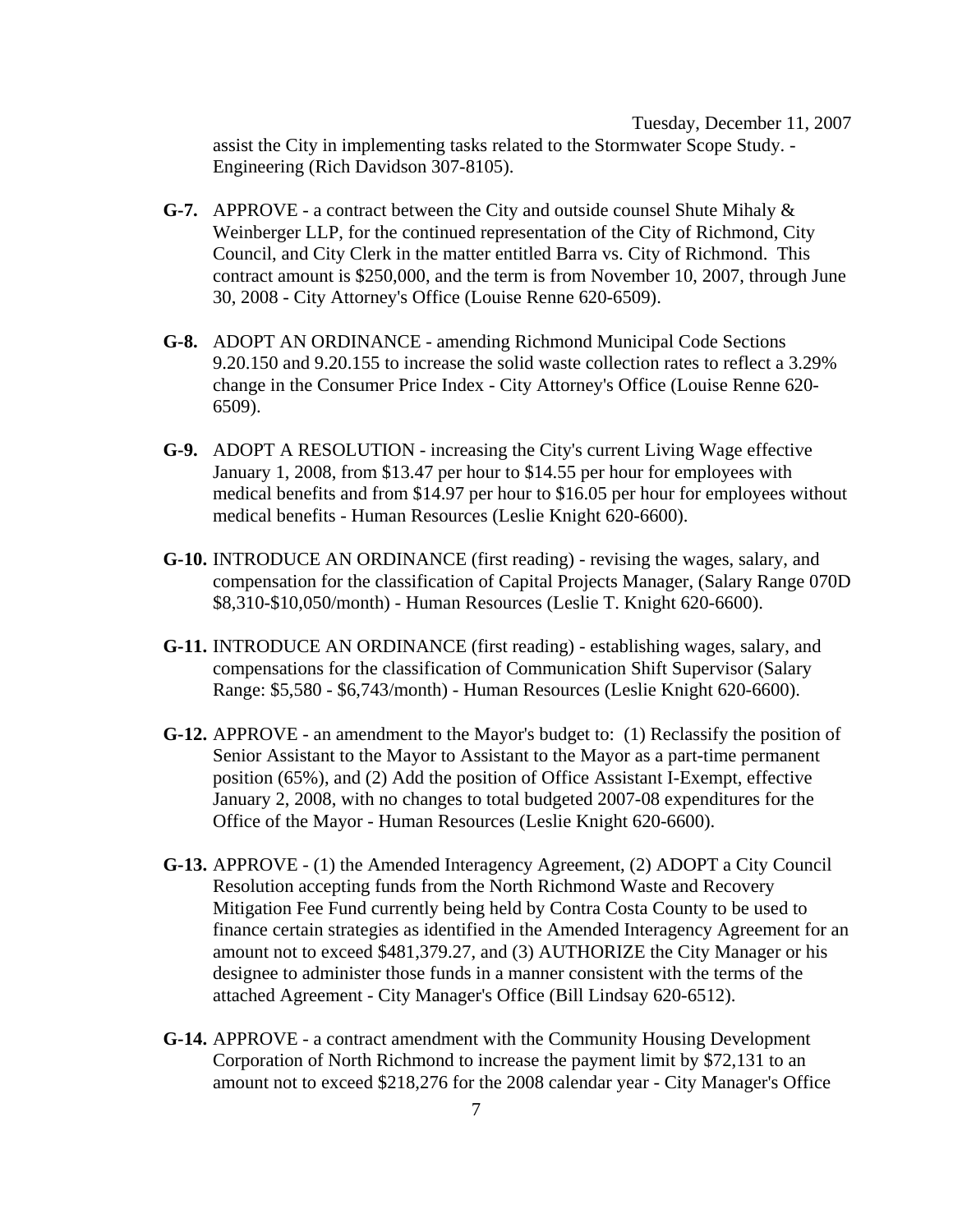(Bill Lindsay, 620-6512).

- **G-15.** APPROVE a contract with the law firm of Renne Sloan Holtzman & Sakai LLP for a period of two years to serve as City Attorney at a cost of \$38,500 per month for a total cost of \$924,000 - City Manager's Office (Bill Lindsay 620-6512).
- **G-16.** APPROVE a legal services agreement with Paul Hastings LLP for \$75,000, to help facilitate the early transfer of Point Molate by helping prepare and execute the necessary legal documents - City Manager's Office (Bill Lindsay 620-6512).
- **G-17.** APPROVE a contract amendment with Al da Silva for environmental remediation consultation at a cost not to exceed \$34,000, to facilitate the Navy's early transfer of Point Molate to the City of Richmond - City Manager's Office (Bill Lindsay 620- 6512)
- **G-18.** APPROVE a contract amendment with Tetra Tech EMI for an additional \$32,000, for a total contract amount not to exceed \$42,000, for the preparation of several documents required for the City's compliance with the Baykeeper lawsuit settlement - City Manager's Office (Bill Lindsay 620-6512).

## **H. PUBLIC HEARINGS**

- **H-1.** Public hearing to consider the following options: (1) Uphold the Planning Commission decision to deny the Type 20 Alcohol Beverage License transfer from 564 Harbour Way to 544 Harbour Way (recommended by staff); or (2) Uphold the appeal request, thereby reversing the Planning Commission denial of the application and approve the Type 20 Alcohol Beverage License transfer from 564 Harbour Way to 544 Harbour Way - Planning Department (Richard Mitchell 620-6706).
- **H-2.** Public hearing to either (1) Uphold Planning Commission's decision to approve the Conditional Use Permit and Resolution 07-12 for the Canyon Oaks II project; or (2) Uphold the Appeal request, thereby reversing the Planning Commission approval of the Conditional Use Permit and Resolution for the Canyon Oaks II Project – Planning Department (Richard Mitchell 620-6706).
- **H-3.** Public hearing to adopt Resolution of Vacation No. 900 Ordering the Vacation of Joy Avenue between Factory Street and Essex Avenue, subject to conditions – Planning Department (Richard Mitchell 620-6706).
- **H-4.** Public hearing to adopt Resolution of Vacation No. 901 Ordering the Vacation of an alleyway off Hoffman Boulevard, behind the property at 618 South 8th Street – Planning Department (Richard Mitchell 620-6706).